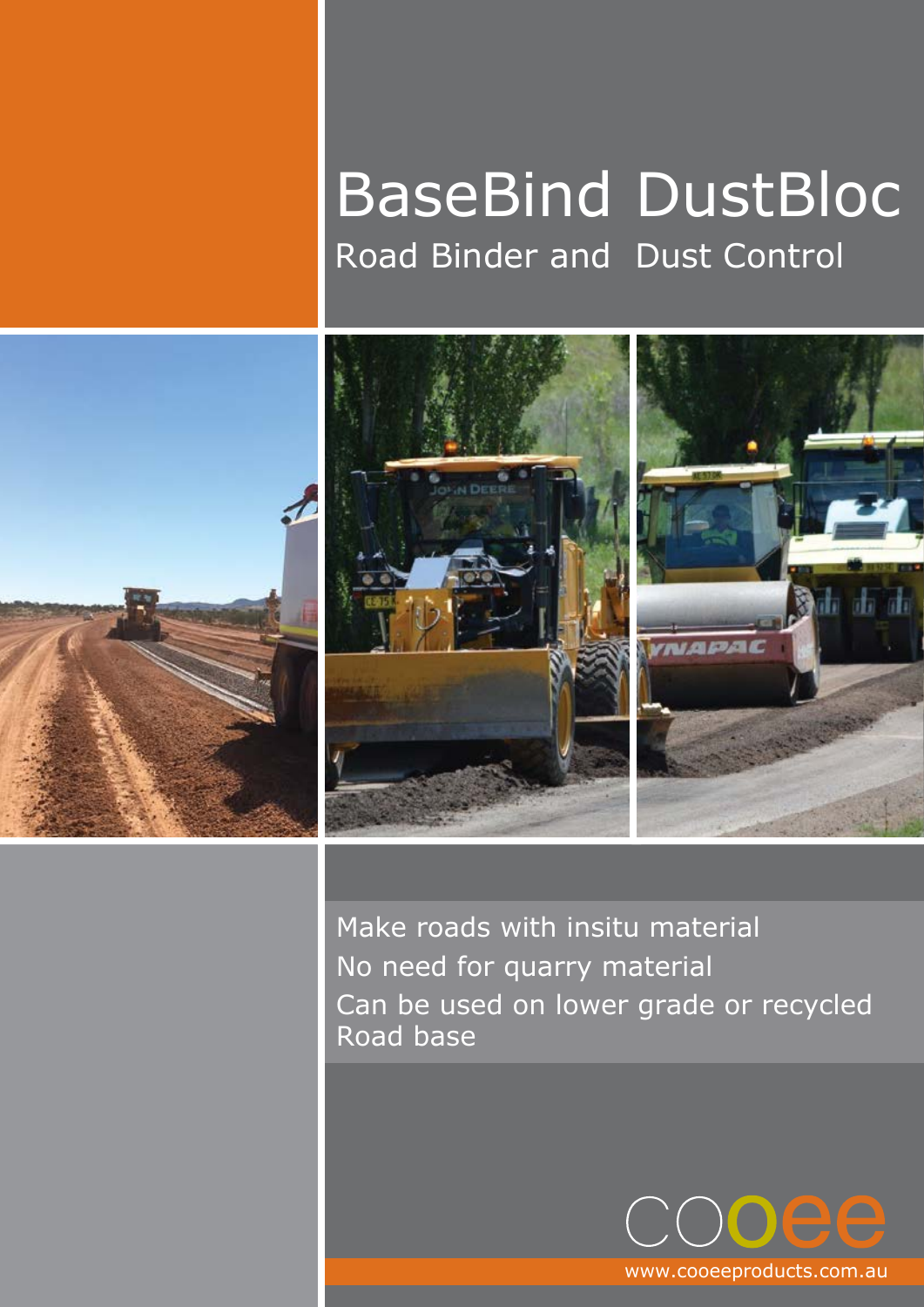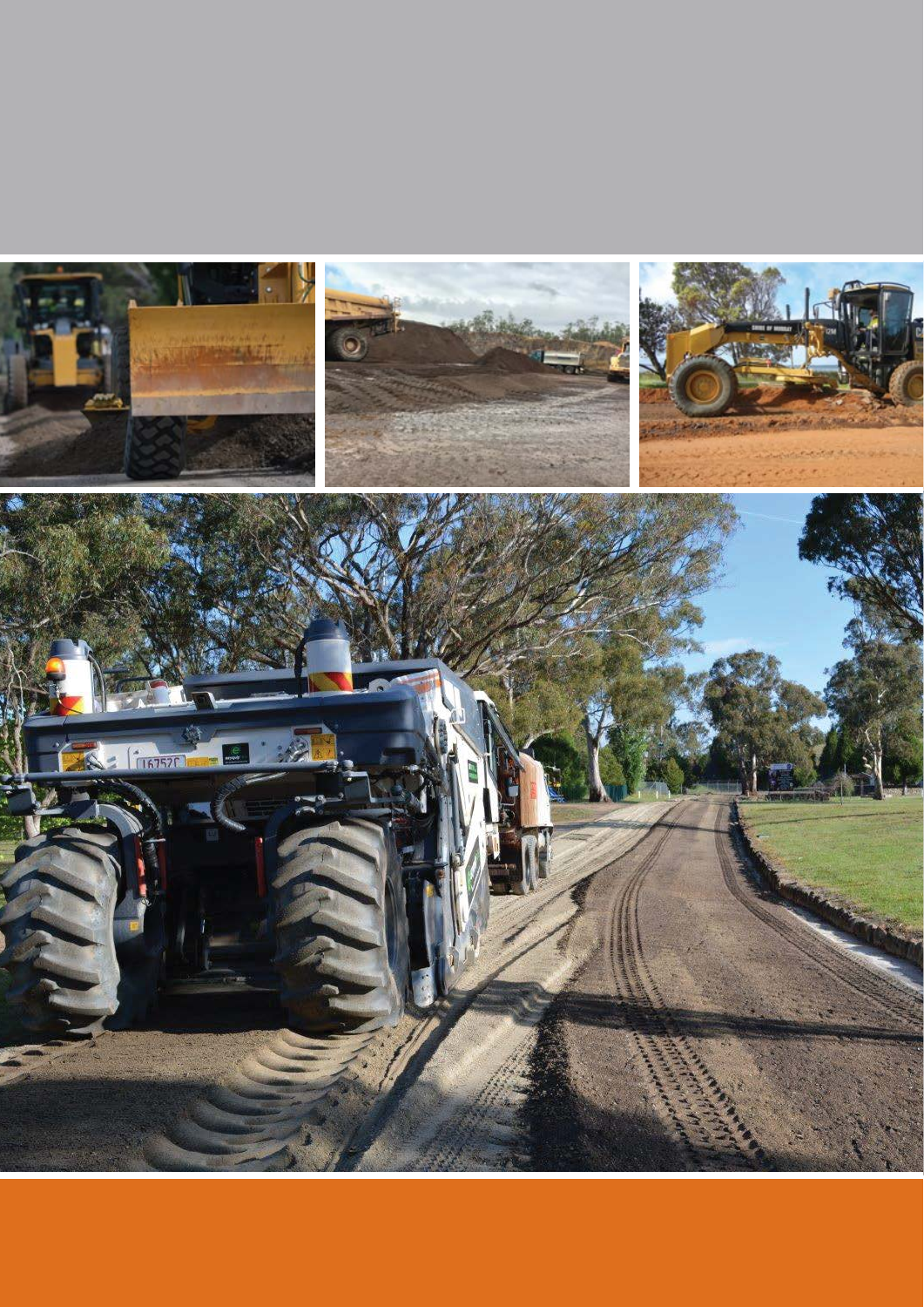**The unique feature of BaseBind DustBloc is that even though it mixes easily with water for application on the road, once applied and the water evaporates the product will never mix with water again.**

**Easily washes out of water truck, pump and sprays but will never wash out of the road.**

**Hydrocarbon leach tests were conducted with zero leaching hence Cooee won the Sustainable technology of the year award in 2009 and is specified for sensitive environmental and heritage areas.**

**Originally designed as a road binder/stabiliser and Redesigned also as a dust suppressant in 2006 with BHP due to water shortages in the drought.**



#### **DustBloc**

- **Award winning and proven product**
- **Water savings up to 80%**
- **Cost savings**
- **No road closure needed**
- **Uses standard water truck**
- **Non hazardous and environmentally safe**

### **BaseBind**

- **Increased strength**
- **Stops water damage**
- **Much less maintenance**
- **Reduced long term costs**
- **Roads do no wash out in wet weather**
- **Non hazardous and environmentally safe**